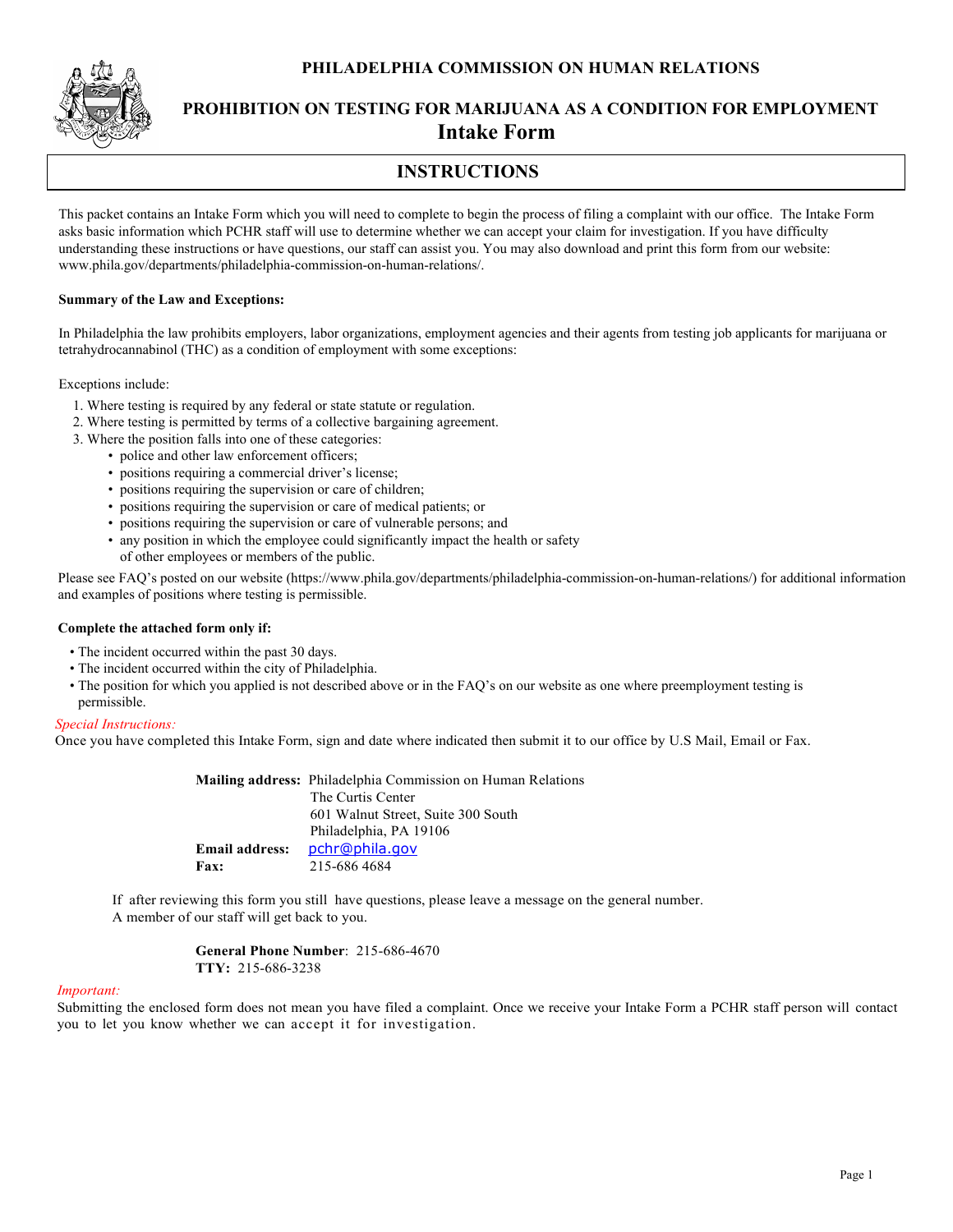## **PHILADELPHIA COMMISSION ON HUMAN RELATIONS**



# **Prohibition on Testing for Marijuana As A Condition For Employment Intake Form**

## **COMPLAINTS MUST MEET CERTAIN REQUIREMENTS. Please check the boxes to confirm that your claim meets the necessary criteria:**

 $\Box$ Unlawful activity occurred in the city of Philadelphia.

 $\Box$ Unlawful activity occurred within the past 30 days.

If your complaint does not meet the above requirements, PCHR may not be able to accept your claim or investigation.

**Some of your answers may require more space than provided here. Please attach additional pages if necessary.**

### **1. PERSONAL INFORMATION**

| Legal First Name:     | Legal Last Name, Middle Initial:     |
|-----------------------|--------------------------------------|
| Preferred First Name: | Preferred Last Name, Middle Initial: |

Pronoun(s):

Stop

| Email Address (if available):                 | Cell Phone: | Home Phone: |
|-----------------------------------------------|-------------|-------------|
| Street Address (Include Apartment or Unit #): |             | Work Phone: |
|                                               |             |             |

City, State, Zip Code:

## **2. BUSINESS, EMPLOYMENT AGENCY OR LABOR ORGANIZATION YOU BELIEVE VIOLATED THE ORDINANCE PROHIBITING PRE-EMPLOYMENT TESTING FOR MARIJUANA**

Name of Business (Employer or Employment Agency) or Labor Organization:

| Street Address:                        |                                                              |
|----------------------------------------|--------------------------------------------------------------|
| City, State, Zip:                      | Phone:                                                       |
| Name of Owner or Other Contact Person: | Owner or Other Contact Person phone number or email address: |
| Website:                               |                                                              |

## **Job Location (if different from above address)**

Street Address:

City, State, Zip: Phone: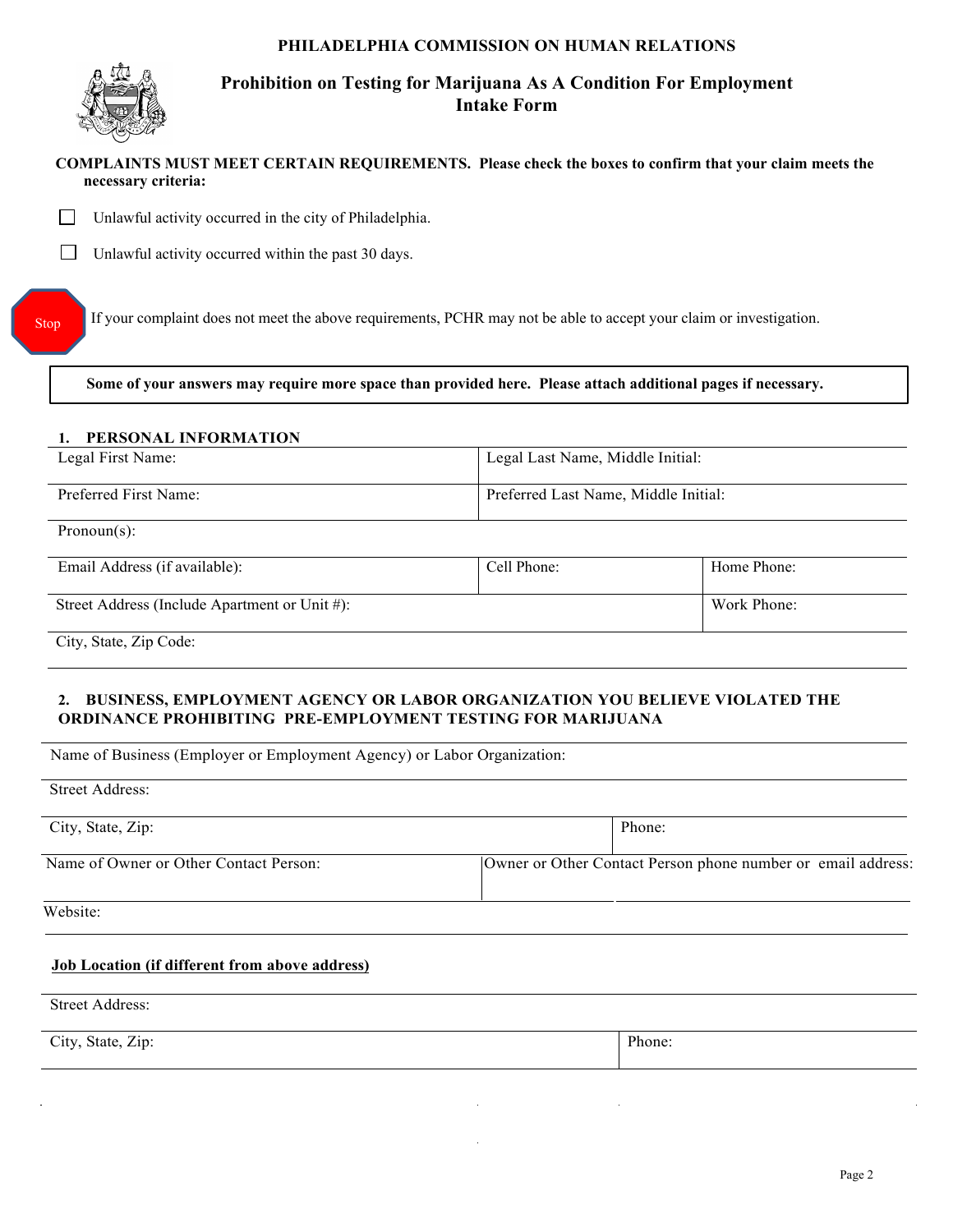

| <b>Street Address:</b>                                                                                |                                                |
|-------------------------------------------------------------------------------------------------------|------------------------------------------------|
| City, State, Zip:                                                                                     | Phone:                                         |
| Website:                                                                                              |                                                |
| Name of Owner or Other Contact Person:                                                                | Owner or Other Contact Person's Email Address: |
| <b>Circumstances of Pre-employment Testing</b><br>3.<br>Date Applied:                                 |                                                |
| Position(s) Applied for:                                                                              |                                                |
| Duties of the Position:                                                                               |                                                |
| Date Given a Conditional Offer of Employment:                                                         |                                                |
| Were You Given a Conditional Offer In Writing?<br>If so, Please Attach a Copy of the Letter or Email. | Yes<br>No                                      |
| Date You Were Notified of Requirement to Submit to Preemployment Testing:                             |                                                |

If You Were Notified of Preemployment Testing in Writing, Please Attach A Copy of the Letter or Email.

## **4. Please describe any interactions with the prospective employer you you believe may be relevant.**

| <b>Date</b> | <b>Interaction with Prospective Employer</b> |
|-------------|----------------------------------------------|
|             |                                              |
|             |                                              |
|             |                                              |
|             |                                              |
|             |                                              |
|             |                                              |
|             |                                              |
|             |                                              |
|             |                                              |
|             |                                              |
|             |                                              |
|             |                                              |